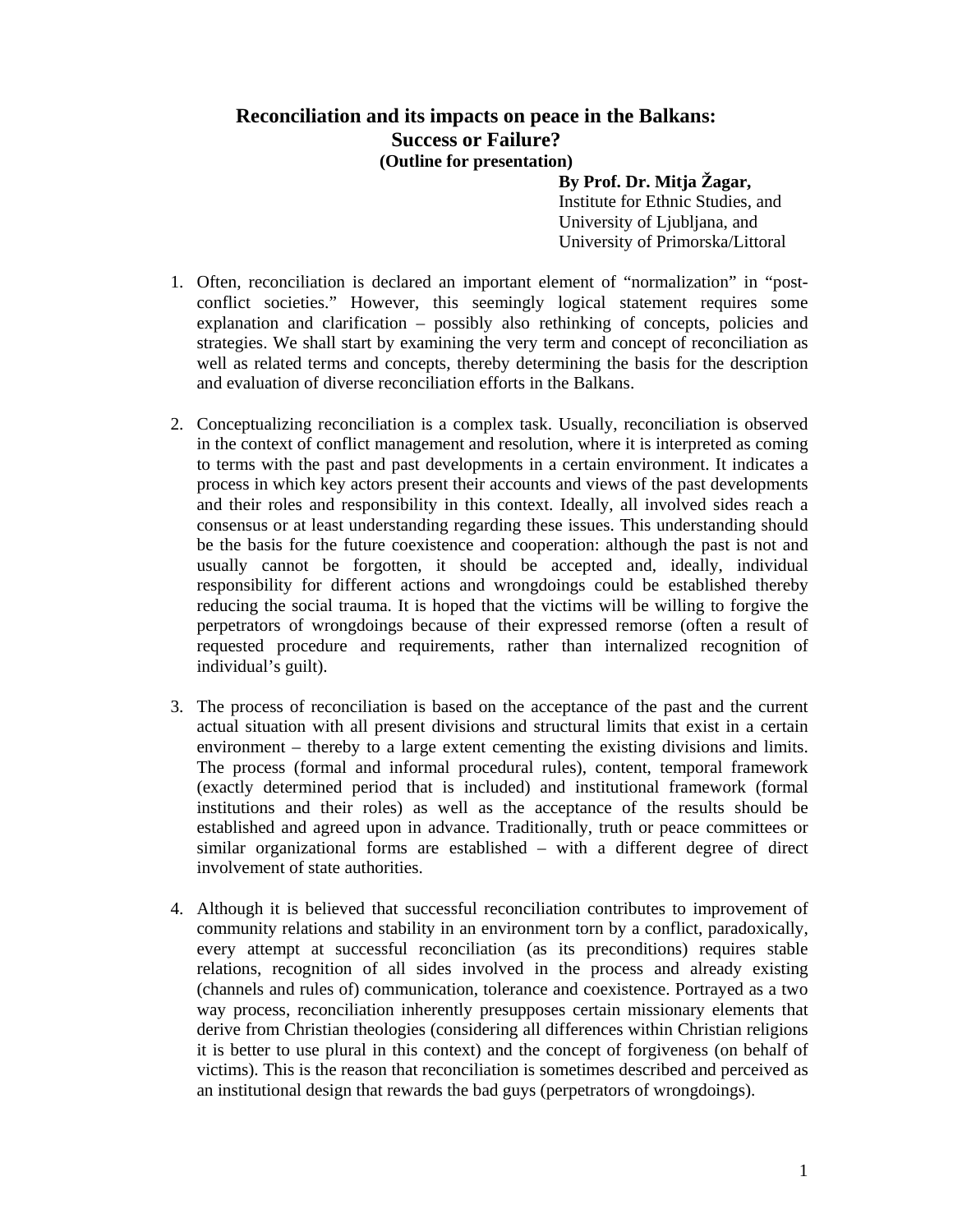- 5. In my view, every attempt at true reconciliation should be considered as the permanent ongoing process that should not be limited just to certain determined periods and specific historic events and contexts. These historic events (e.g. Holocaust) and contexts have their prehistory as well as their consequences in diverse spheres that might last for several generations; consequently, these events should not be forgotten, but should be considered important lessons that could contribute to the prevention of such and/or similar events in the future. As such, reconciliation that has to be agreed upon and accepted by all relevant actors in a certain society cannot be ended when the responsibility of perpetrators for specific events or wrongdoings is established, when they express their remorse and when the victims formally express their forgiveness, but should be perceived as a permanent process of screening and evaluating social relations that should point to undesired and problematic developments and actions in a certain environments. In this context the process should constantly re-examine and confirm also basic principles and values that are agreed upon in these environments as well as determine directions and strategies of future development.
- 6. Before addressing reconciliation and its successes and failures in the Balkans in the past two decades there is a need to comment also on the concepts of "normalization" and "post-conflict societies." Frequently, "normalization" is understood as restoration of pre-conflict conditions and arrangements or as absence of conflicts. Both interpretations are rather problematic. Namely, in most cases it is impossible to restore pre-conflict conditions in environments that were destroyed by violent conflict; the very process of rebuilding (that refers mostly to economic and social rebuilding) takes a long time, while violent conflicts often destroy relations and structures in a society beyond repair. Consequently, "normalization" should be understood as the process of creating conditions of mutual recognition and acceptance, tolerance, coexistence and (hopefully equal) cooperation in a certain diverse environment that should be the basis for determination and realization of common interests. We should be aware of the fact that conflicts are normal phenomena in plural societies as they are consequences of diverse interests that exist objectively. Logically, "normalization" should therefore encompass development of adequate procedures and mechanisms – based on the principles of equality and non-discrimination deriving from human rights, of which integral, necessary and important constituent elements are minority rights – for peaceful and democratic management and resolution crises and conflicts. Considering these conclusions one should be aware of the fact that the concept of "post-conflict society" is also very problematic. If it refers to societies where violent conflicts have just been stopped or at least interrupted it would be more appropriate to speak of "post-violent-conflict societies" – thereby indicating that diverse conflicts still exist and might escalate (if they are not managed successfully) in the future. If the escalation of conflicts takes place and conflict management and resolution prove unsuccessful these conflicts might transform into violent conflicts – thereby transforming "post-violent-conflict society" into a society where violent conflict(s) exist(s). In this case we could say that a "post-conflict society" might be just a preconflict phase of future escalated conflicts in a certain plural/diverse environment.
- 7. These conceptual discussions are setting the framework for the analysis of efforts for and practices of reconciliation in the Balkans. The initial consideration is that there is no consensus regarding reconciliation in the region. Although it is often being listed as the necessary precondition for "normalization" and for providing long-term peace and stability in the region, nobody has defined precisely what reconciliation in the Balkans